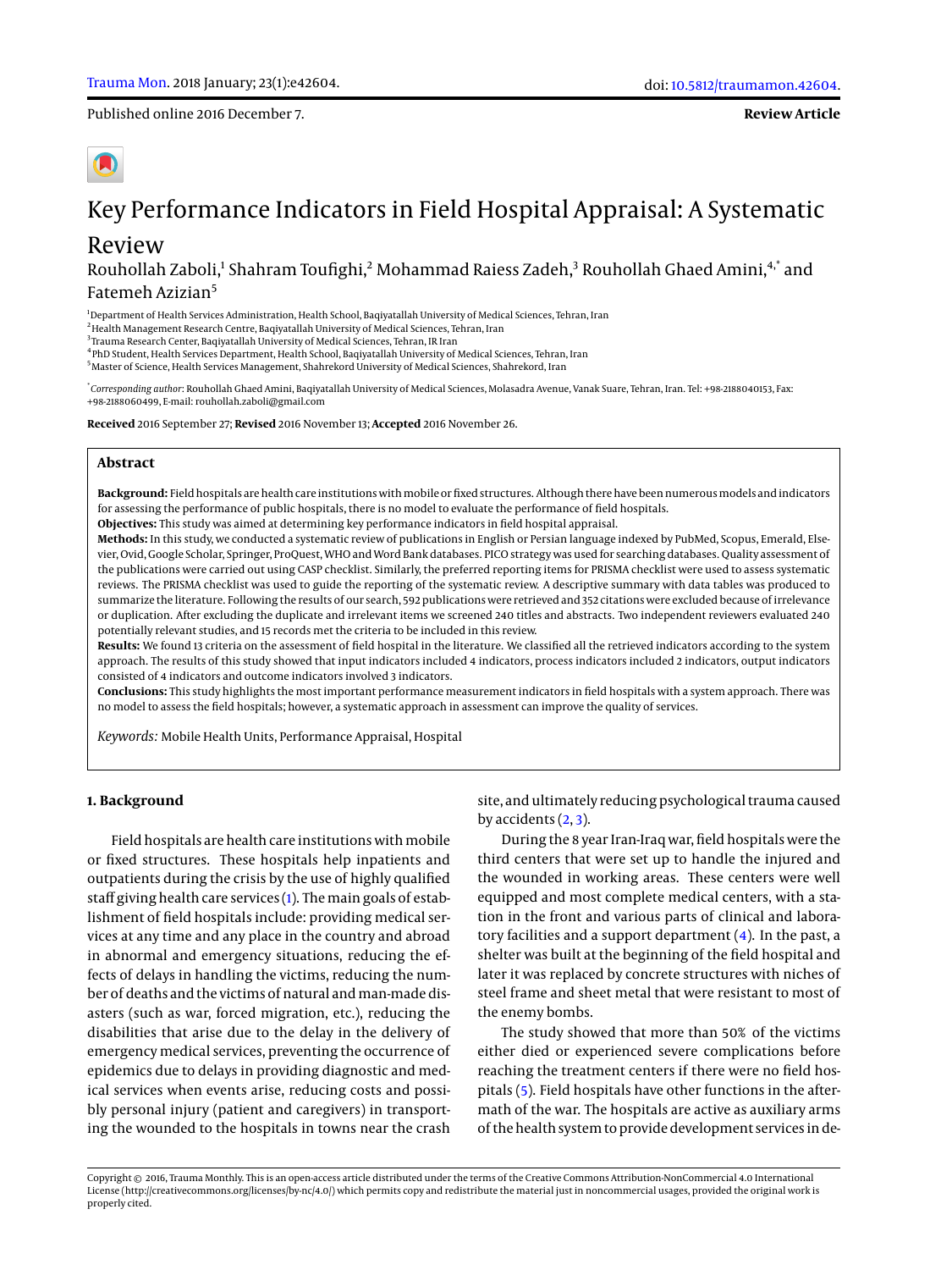prived and remote areas [\(6\)](#page-4-5).

Among the most important field hospitals are mobile and fixed hospitals. It can be noted that mobile field hospitals are needed in conditions of high numbers of victims and serious injury in remote areas [\(7\)](#page-4-6). In battlefields, these hospitals are usually made based on three principles; availability, health, and conditions of launching facilities such as water, electricity and concealment [\(8\)](#page-4-7).

In the past, there was no assessment of the field hospitals performance, but recently traditional local methods are used to evaluate the performance of them. Some studies suggest that field hospitals usually cannot respond to the patients' needs [\(9\)](#page-4-8). In addition, there is no model to use in evaluating the performance of field hospitals at a level [\(10\)](#page-4-9).

Today, all organizations are involved in performance evaluation to ensure their highest level of service [\(11\)](#page-4-10). Field hospitals are no exception. Although in assessing the performance of public hospitals there have been many models and indicators, there is no model to evaluate the growth of quantitative and qualitative performance of field hospitals [\(12,](#page-4-11) [13\)](#page-4-12). In recent years, Iran has managed to set up 50 field hospitals in the country. This study was aimed at determining the performance assessment criteria for field hospitals appraisal.

# **2. Methods**

# *2.1. Data Sources and Searches*

In this study, we conducted a systematic review of publications in English or Persian before March 2015 indexed by PubMed, Scopus, Emerald, Elsevier, Ovid, Google Scholar, Springer, ProQuest, WHO and word bank databases. Participants, interventions, comparisons and outcomes (PICO) strategy along with the following keywords obtained from PubMed (MeSH terms) were used in searching: field hospital, mobile hospital, performance assessment, performance appraisal, performance evaluation, military hospital

# *2.2. Exclusion and Inclusion Criteria*

All publications such as reviews, systematic reviews and meta-analysis, qualitative, quantitative, books, reports and thesis were accepted if they had been published in English or Persian languages and their full text was accessible.

# *2.3. Study Selection*

The titles of the retrieved citations were checked independently by two reviewers according to the above choice criteria. Full-text copies of potentially relevant studies

were obtained and their appropriateness for inclusion was independently assessed by two reviewers. Literature that did not fulfill all the inclusion criteria was excluded.

#### *2.4. Data extraction and Critical Appraisal*

Using a standardized data extraction form, two reviewers (RZ and RGH) independently extracted study characteristics (details of participants, interventions, and outcomes), and a third author (ST) resolved any disagreement.

Quality assessments of the publications were independently carried out on each study by two reviewers using the relevant version of the critical appraisal skills programme (CASP) for qualitative research, quantitative research and literature reviews. Similarly, the preferred reporting items for systematic reviews and meta-analyses (PRISMA) checklist was used for assessing the systematic reviews.

# **3. Results**

Following our search results, 592 publications were retrieved and 352 citations were excluded because of irrelevance or duplication, after excluding the duplicates and the irrelevant items we screened 240 titles and abstracts. Two independent reviewers evaluated 240 potentially relevant studies, and 15 records met the criteria to be included in this review.

We analyzed the 15 references, and the quality of these articles was evaluated using the CASP. If CASP score was over 14, the study quality was acceptable. To make sure the accuracy of the assessments, this work was performed by two standalone observers and the obtained scores were added together. After the consideration of the results we found the quality of researches based on CASP scores. The results of the quality are presented in [Table 1.](#page-2-0)

Data extraction was performed using four themes: study type, methods, main focuses and finally key performance indicators that were used in the references. [Table 2](#page-6-0) summarizes the lesson learned or the proposed indicators for assessing mobile or field hospitals performance.

We found 13 criteria for the assessment of field hospitals in the literature. We classified all the retrieved indicators according to the system approach to understand them better and make a holistic approach in evaluating the performance of field hospitals. The results of this study showed that input indicators included 4 indicators, process indicators included 2 indicators, output indicators consisted of 4 indicators and outcome indicators involved 3 indicators. [Figure 2](#page-3-0) illustrates these indicators based on the system approach.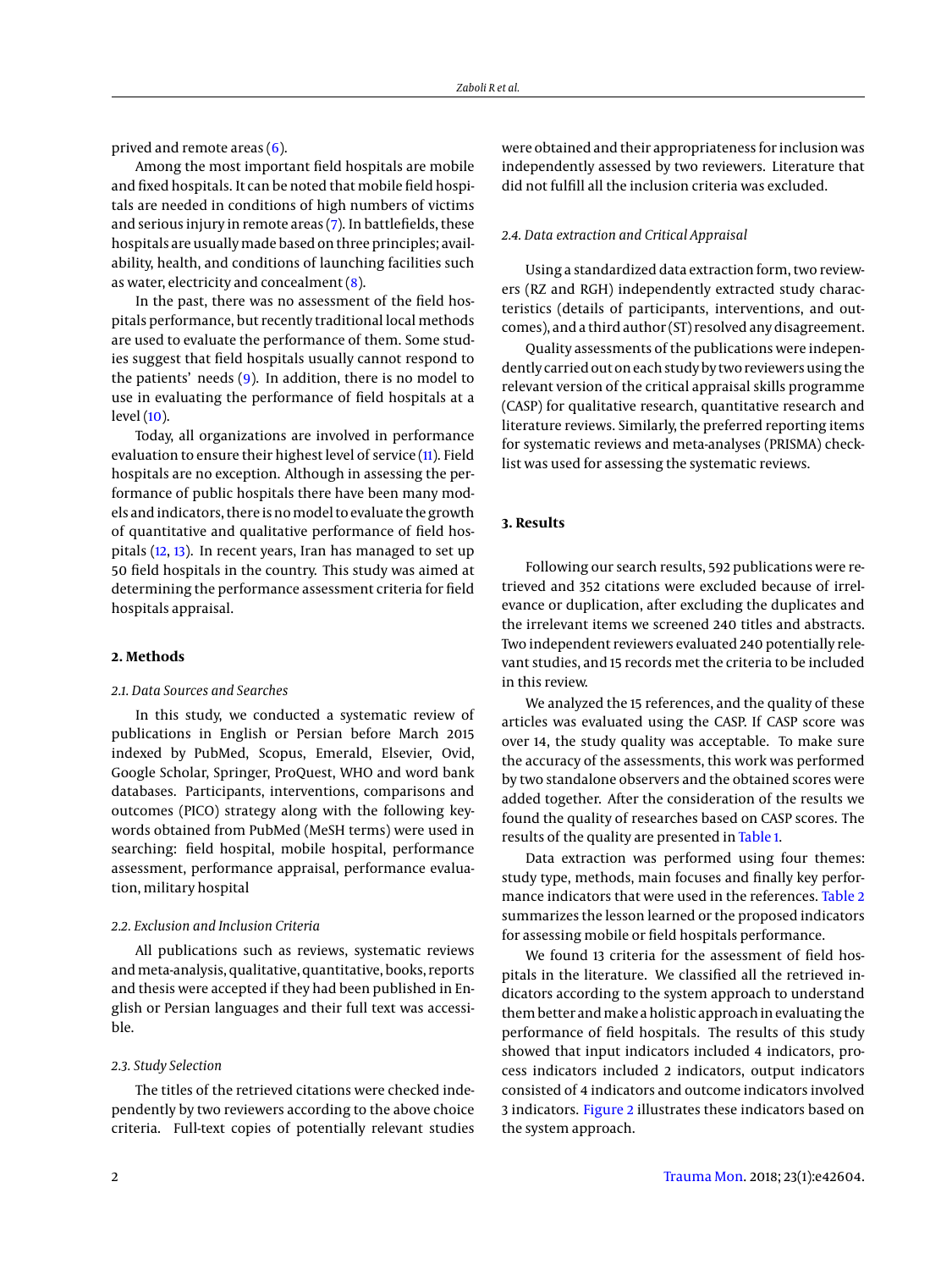

#### <span id="page-2-0"></span>**Table 1.** Summary of Manuscript CASP Scores

| Author, Date            | Title                                                                                                         | <b>CASP Score</b> |
|-------------------------|---------------------------------------------------------------------------------------------------------------|-------------------|
| Ajam, 2014 (14)         | Assessing the quality of healthcare service by the SERVQUAL model: A case study of a field hospital           | 15                |
| Ghaedamini, 2012 (15)   | Review implementation of total quality management (TQM) in field hospitals                                    | 16                |
| Ghanjal, 2008 (16)      | Risk management and assessment of field emergency centers using FMEA method                                   | 15                |
| Tahmasbipour, 2013 (17) | The evolution of field hospitals in war                                                                       | 15                |
| Dagan, 2013 (18)        | Extending a helping hand in disaster 6,000 miles away from home-the Israeli field hospital in the Philippines | 15                |
| Finestone, 2014 (19)    | Telecommunications in Israeli field hospitals deployed in three crisis zones.                                 | 15                |
| [ohnston, 2013 $(20)$ ] | Sepsis management in the deployed field hospitals                                                             | 15                |
| Levin, 2012 (21)        | MHealth: promise and pitfalls                                                                                 | 15                |
| Olszewski, 2014 (22)    | Selected epidemiological aspects of fresh whole blood application in Polish field hospital in Afghanistan     | 15                |
| Oriol, 2009 (23)        | Calculating the return on the investment of mobile healthcare                                                 | 15                |
| Voelker, 2006 (24)      | Mobile hospitals raise questions about hospital surge capacity                                                | 15                |
| Stannard, 2008 (25)     | Key performance indicators in British military trauma                                                         | 16                |
| Berkenstadt, 2013 (26)  | Training in trauma management: the role of simulation-based medical education                                 | 15                |
| Ereso, 2010 (27)        | Live transference of surgical subspecialty skills using telerobotic proctoring to remote general surgeons     | 17                |
| Hodgetts, 2009 (28)     | Military pre-hospital care: why is it different?                                                              | 15                |
| <b>Total CASP score</b> |                                                                                                               | 15/47             |

### **4. Discussion**

This systematic review assessed the performance indicators in the assessment of field hospitals. We have presented a conceptual framework for evaluating the performance of field hospitals based on a system approach. Many studies have assessed the performance of public hospitals based on the health system performance assessment framework. The research study by Seitio-kgokgwe and his colleagues has determined the usefulness of the system approach in assessing the performance of hospital systems in a developing country [\(29\)](#page-5-6). Hospital performance models based on system components were used to develop a benchmarking system to compare the performance of hospitals with similar characteristics in different countries [\(30,](#page-5-7) [31\)](#page-5-8).

The results of this study showed that input indicators included: goal and clear policy, existence of the hospital coordination team, the number of staff per bed. Literature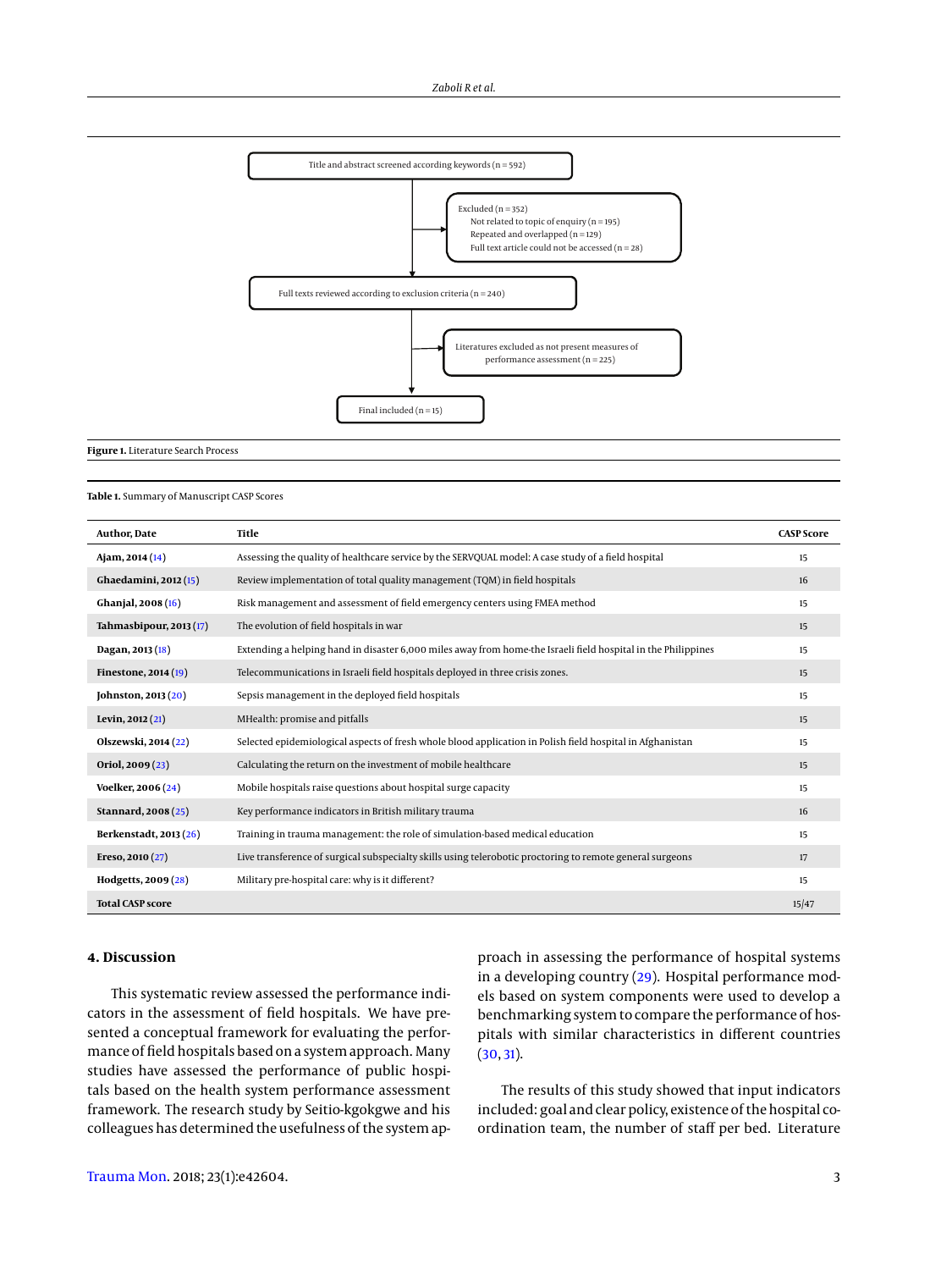| <b>Mesures</b>                                                                  | Study         |              |                           |                          |         |         |                              |                |                           |        |                  |                   |                           |         |                   |                          |
|---------------------------------------------------------------------------------|---------------|--------------|---------------------------|--------------------------|---------|---------|------------------------------|----------------|---------------------------|--------|------------------|-------------------|---------------------------|---------|-------------------|--------------------------|
|                                                                                 | Ajam,<br>2014 | 2012         | GhaedaminGhanjal,<br>2008 | Tahmasbipolugan,<br>2013 | 2013    | 2014    | Finestone, Johnston,<br>2013 | Levin,<br>2012 | Olszewski, Oriol,<br>2014 | 2009   | Voelker,<br>2006 | Stannard,<br>2008 | BerkenstadtEreso,<br>2013 | 2010    | Hodgetts,<br>2009 | $\bf n$                  |
| Having goal and clear<br>policy                                                 |               | $\ast$       |                           | $^\ast$                  |         |         | $\ast$                       |                | $^\star$                  | $\ast$ |                  | $\ast$            | $\ast$                    |         |                   | $7\phantom{.0}$          |
| Implementing the<br>referral system                                             |               | $\star$      | $\star$                   | $\star$                  | $\star$ |         | $\star$                      | $\star$        | $\star$                   | ×      | $\star$          | $\star$           |                           | $\star$ | $\star$           | $12\,$                   |
| <b>Provider and receivers</b><br>satisfaction                                   | $\ast$        | $\ast$       |                           | $\ast$                   | $\ast$  | $\ast$  |                              |                | $\ast$                    |        | $\ast$           |                   | $\mathbf{x}$              | $\star$ | $\star$           | 10                       |
| <b>Hospital infections</b>                                                      |               | $\ast$       |                           |                          | $\star$ |         | $\pmb{\ast}$                 | $\ast$         |                           |        | $\ast$           |                   |                           |         |                   | 5                        |
| <b>Existence of the Hospital</b><br>coordination team                           | $\ast$        | ×            |                           | $\ast$                   |         |         |                              |                |                           |        |                  |                   |                           | $\star$ |                   | $\overline{4}$           |
| The state of being<br>deprived                                                  | $\star$       |              |                           |                          |         | $\star$ |                              |                |                           |        |                  |                   |                           |         |                   | 8                        |
| Number of staff per bed                                                         |               |              |                           | $\star$                  |         |         |                              | $\star$        |                           |        |                  |                   |                           | $\star$ |                   |                          |
| Number of surgical<br>services                                                  |               | ×            |                           | $\star$                  | $\star$ |         |                              |                | $\lambda$                 |        | $\star$          |                   |                           |         |                   | 7                        |
| Length of stay                                                                  | $\star$       |              |                           |                          | $\star$ |         | $\ast$                       |                |                           |        | $\ast$           |                   |                           |         | $\ast$            | $\overline{\phantom{a}}$ |
| The average time spent<br>on patients in the<br>emergency resuscitation<br>team |               |              |                           |                          |         |         |                              | $\star$        |                           |        |                  |                   |                           |         |                   | $\overline{\mathbf{3}}$  |
| Patient follow-up after<br>discharge                                            | $\pmb{\ast}$  |              |                           | $\star$                  | $\star$ |         | $\ast$                       |                | $\ast$                    |        |                  |                   |                           |         |                   | 5                        |
| Scenario planning for<br>disaster                                               | $\ast$        | ×            |                           | $\star$                  |         | $\star$ |                              | $\star$        | $\star$                   |        |                  | $\ast$            |                           | $\star$ | $\pmb{\ast}$      | $\mathbf{q}$             |
| The time of hospital<br>dispatch                                                | $\ast$        | $\mathbf{x}$ |                           | $\ast$                   |         | $\ast$  |                              | $\ast$         |                           | $\ast$ |                  |                   | $\boldsymbol{\ast}$       |         | $\pmb{\ast}$      | $\mathbf{s}$             |

**Table 3.** Extraction of Performance Indicators Based on the Studies

<span id="page-3-0"></span>

| <b>Input Indicators</b>                                                                                                   | <b>Process Indicators</b>                                               | <b>Output Indicators</b>                                                                                        | <b>Outcome Indicators</b>                                                                                  |
|---------------------------------------------------------------------------------------------------------------------------|-------------------------------------------------------------------------|-----------------------------------------------------------------------------------------------------------------|------------------------------------------------------------------------------------------------------------|
| - Having goal and clear<br>policy<br>- Existence of the Hospital<br>coordination team<br>- The state of being<br>deprived | -Implement the referral<br>system<br>- Scenario planning to<br>disaster | - Number of surgical<br>services<br>- Length of stay<br>- The average time<br>spent on patients in<br>emergency | - Patient follow up<br>after discharge<br>- Provider and<br>receivers satisfaction<br>-Hospital infections |
| - Number of staff per beds                                                                                                |                                                                         | resuscitation team<br>- The time of hospital<br>dispatch                                                        |                                                                                                            |

**Figure 2.** Classification of the Indicators Based on the System Approach

review showed that field hospitals must have input combinations in terms of the personnel and the coordination teams [\(32](#page-5-9)[-34\)](#page-5-10).

According to the results, the most important indicators in assessing the performance of the field hospitals were the process indicators. The referral system had the highest frequency. In the studies by Ghaedamini (2012), Ghanjal (2008), Tahmasbipour (2013), Dagan (2013), Johnston (2013), Levin (2012), Olszewski (2014), Oriol (2009), Voelker (2006), Stannard (2008), Ereso (2010) and Hodgetts (2009) the implementation of the referral system in the field hospitals was mentioned, thus we can conclude that it is the most important indicator in the evaluation.

Another index of the process indicators was scenario planning for disaster. Due to the nature of their activities, field hospitals must deal with scenarios of crises. Verderber noted that the process plays an important role in the field hospitals, which confirm the findings of our research [\(34\)](#page-5-10).

This review showed 4 output indicators of field hospitals performance. Sebbah et al. have considered the humanitarian relief operations from a military logistics per-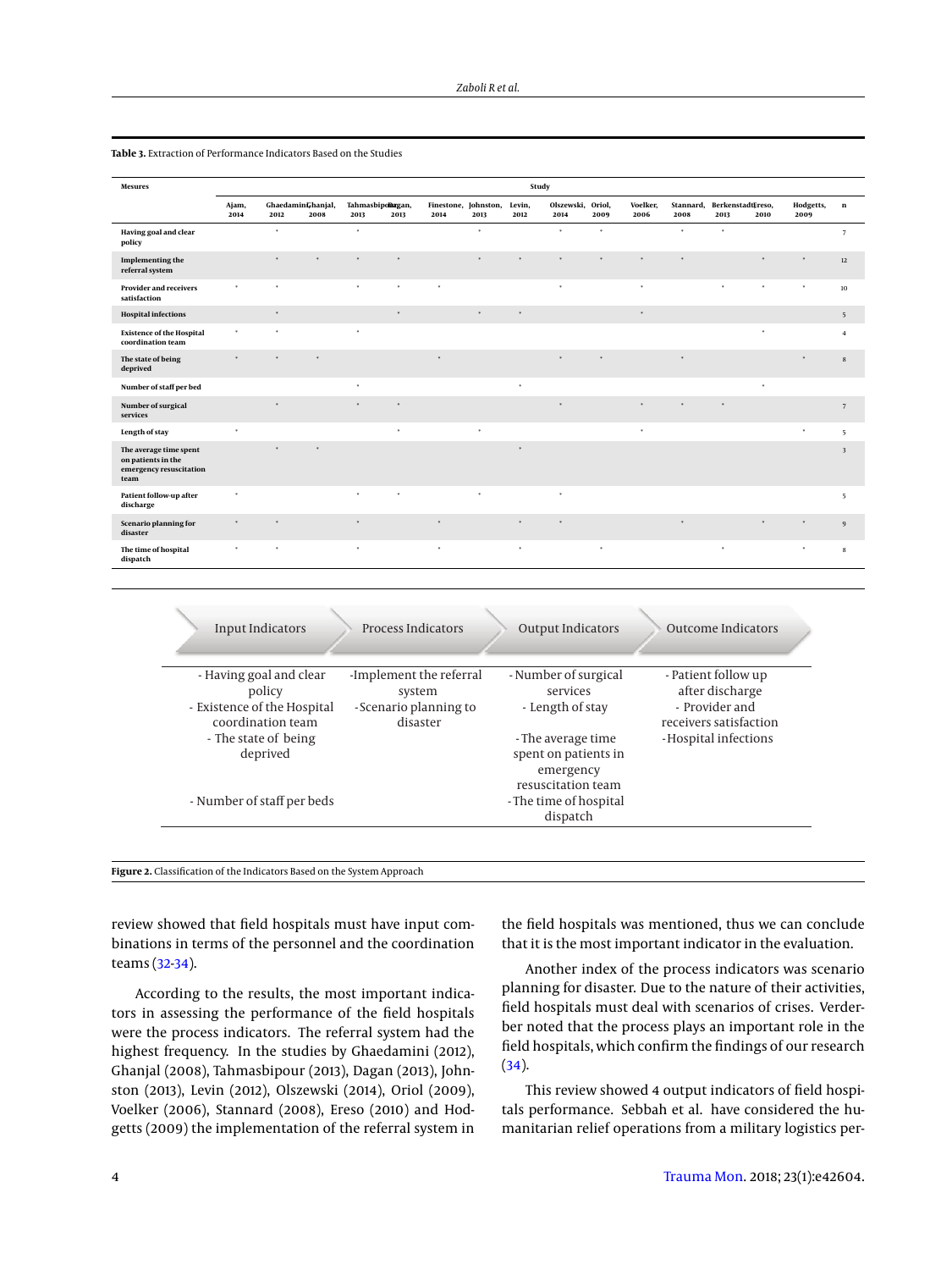spective and concluded that the output in these centers has several stages [\(35\)](#page-5-11).

This study showed that outcome indicators involved 3 indicators. About half of the studies suggest that after the treatment in field hospitals, follow-up is necessary. Hospital infections in field hospitals according to the type of open surgery need to be systematically checked. Finally, patient satisfaction should be assessed as one of the most important issues in the establishment of a field hospital. Patient satisfaction has been extensively studied, however, it continues to be used as the perceived service quality of the patients [\(36\)](#page-5-12). Other studies have emphasized the role and the importance of controlling hospital infection in mobile and field hospitals [\(37,](#page-5-13) [38\)](#page-5-14).

#### **5. Conclusions**

This study highlights key performance indicators in the field hospitals appraisal with a system approach. There was no model to assess the field hospitals, so assessing the quality of the services in the field hospitals is unclear. The system approach to the assessment of the field hospitals provides solutions to this dilemma. Continued emphasis on system approach and indicators, presents an opportunity to improve the assessment of filed hospital services and scientific information to judge their performance.

# **Footnotes**

**Authors' Contribution:** Rouhollah Zaboli, Rouhollah Ghaed Amini, and Shahram Toufighi were involved in the design of the study; Rouhollah Ghaed Amini started the study under the direction of Rouhollah Zaboli, Shahram Toufighi, and Mohammad|Raiess Zadeh; Rouhollah Ghaed Amini wrote the first draft of the article; Rouhollah Zaboli reviewed and commented on all drafts.

**Competing Interests:** The authors declare that they have no competing interests.

**Ethical Issues:** This study was approved by the ethics committee of Baqiyatallah University.

**Funding/Support:** This study was part of a PhD thesis supported by Baqiyatallah University of Medical Sciences.

# **References**

- <span id="page-4-0"></span>1. Lockey DJ, Nordmann GR, Field JM, Clough D, Henning JD. The deployment of an intensive care facility with a military field hospital to the 2003 conflict in Iraq. *Resuscitation*. 2004;**62**(3):261–5. doi: [10.1016/j.resuscitation.2004.06.003.](http://dx.doi.org/10.1016/j.resuscitation.2004.06.003) [PubMed: [15325444\]](http://www.ncbi.nlm.nih.gov/pubmed/15325444).
- <span id="page-4-1"></span>2. Marom T, Dagan D, Weiser G, Mendlovic J, Levy G, Shpriz M, et al. Pediatric otolaryngology in a field hospital in the Philippines. *Int J Pediatr Otorhinolaryngol*. 2014;**78**(5):807–11. doi: [10.1016/j.ijporl.2014.02.019.](http://dx.doi.org/10.1016/j.ijporl.2014.02.019) [PubMed: [24656226\]](http://www.ncbi.nlm.nih.gov/pubmed/24656226).
- <span id="page-4-2"></span>3. Ramasamy A, Harrisson S, Lasrado I, Stewart MP. A review of casualties during the Iraqi insurgency 2006–a British field hospital experience. *Injury*. 2009;**40**(5):493–7. doi: [10.1016/j.injury.2008.03.028.](http://dx.doi.org/10.1016/j.injury.2008.03.028) [PubMed: [18656190\]](http://www.ncbi.nlm.nih.gov/pubmed/18656190).
- <span id="page-4-3"></span>4. Saberi LGR, Raiszae M, Azizian F, Zaoli R, Malmir E. Check amount of the readiness of selected field hospital in disaster in 2013. *6th International Congress on Health in Emergencies and Disasters*. Tehran, Iran. Basij of Medical Society; 2013.
- <span id="page-4-4"></span>5. Sh T, Fathian N, Mirzaei A, Teymourzade E. Factors affecting the selection of appropriate area for health care center in operational zones. *Iran J Mil Med Summer*. 2010;**12**(2):107–10.
- <span id="page-4-5"></span>6. Chen HS, Su MJ, Shyu FM, Luh JJ, Hwang SL, Su S, editors. Mobile hospital: healthcare for anybody in anytime and anywhere. *Proceedings of 7th International Workshop on Enterprise networking and Computing in Healthcare Industry, 2005. HEALTHCOM 2005*. 2005. IEEE; p. 144–9.
- <span id="page-4-6"></span>7. Sankari A, Atassi B, Sahloul MZ. Syrian field hospitals: A creative solution in urban military conflict combat in Syria. *Avicenna J Med*. 2013;**3**(3):84–6. doi: [10.4103/2231-0770.118467.](http://dx.doi.org/10.4103/2231-0770.118467) [PubMed: [24251237\]](http://www.ncbi.nlm.nih.gov/pubmed/24251237).
- <span id="page-4-7"></span>8. Alahdab F, Omar MH, Alsakka S, Al-Moujahed A, Atassi B. Syrians' alternative to a health care system: "field hospitals". *Avicenna J Med*. 2014;**4**(3):51–2. doi: [10.4103/2231-0770.133329.](http://dx.doi.org/10.4103/2231-0770.133329) [PubMed: [24982824\]](http://www.ncbi.nlm.nih.gov/pubmed/24982824).
- <span id="page-4-8"></span>9. Borghi D, Canetti MD, Braz W, Cortes L, Vasconcellos RC. Field hospital for fluid intake: The solution for the decrease mortality in dengue fever. *Int J Infect Dis*. 2010;**14**. e45.
- <span id="page-4-9"></span>10. Noste EE, Callaway DW, McCahill PW, Rossman AJ, Lempereur D, Kaney K. Energy audit of the med-1 mobile hospital and implications for increased efficiency in mobile health care delivery. *Annals Emergency Med*. 2013;**62**(4):S16. doi: [10.1016/j.annemergmed.2013.07.326.](http://dx.doi.org/10.1016/j.annemergmed.2013.07.326)
- <span id="page-4-10"></span>11. Blackwell T, Bosse M. Use of an innovative design mobile hospital in the medical response to Hurricane Katrina. *Ann Emerg Med*. 2007;**49**(5):580–8. doi: [10.1016/j.annemergmed.2006.06.037.](http://dx.doi.org/10.1016/j.annemergmed.2006.06.037) [PubMed: [17141134\]](http://www.ncbi.nlm.nih.gov/pubmed/17141134).
- <span id="page-4-11"></span>12. Gerdin M, Wladis A, von Schreeb J. Foreign field hospitals after the 2010 Haiti earthquake: how good were we?. *Emerg Med J*. 2013;**30**(1). ee8. doi: [10.1136/emermed-2011-200717.](http://dx.doi.org/10.1136/emermed-2011-200717) [PubMed: [22398849\]](http://www.ncbi.nlm.nih.gov/pubmed/22398849).
- <span id="page-4-12"></span>13. Murray CJ, Evans D. Health systems performance assessment. *Office of Health Economics*. 2006.
- <span id="page-4-13"></span>14. Ajam M, Sadeghifar J, Anjomshoa M, Mahmoudi S, Honarvar H, Mousavi SM. Assessing quality of healthcare service by the SERVQUAL model: A case study of a field hospital. *Journal Mil Med*. 2014;**15**(4):273– 9.
- <span id="page-4-14"></span>15. Ghaedamini R. Review implementation of total quality management (TQM) in field hospitals. *Second National Conference on Disaster Management*. Tehran, Iran. Ministry of Interior; 2012.
- <span id="page-4-15"></span>16. Ghanjal A, Sedaghat A, Motaqhey M, Dellavari AR, Tavakoli R. Risk management and assessment of field emergency center using FMEA method. *Journal Mil Med*. 2008;**10**(3):167–74.
- <span id="page-4-16"></span>17. Tahmasbipour AH. The evolution of field hospitals in war. *J Sacred Defense*. 2013;**12**(45):5–30.
- <span id="page-4-17"></span>18. Dagan D, Marom H, Kreiss Y. [Extend a helping hand in disaster 6,000 miles away from home–the Israeli Field Hospital in the Philippines]. *Harefuah*. 2013;**152**(12):696–7. [PubMed: [24482987\]](http://www.ncbi.nlm.nih.gov/pubmed/24482987).
- <span id="page-4-18"></span>19. Finestone AS, Levy G, Bar-Dayan Y. Telecommunications in Israeli field hospitals deployed to three crisis zones. *Disasters*. 2014;**38**(4):833–45. doi: [10.1111/disa.12074.](http://dx.doi.org/10.1111/disa.12074) [PubMed: [25196339\]](http://www.ncbi.nlm.nih.gov/pubmed/25196339).
- <span id="page-4-19"></span>20. Johnston AM, Easby D, Ewington I. Sepsis management in the deployed field hospital. *J R Army Med Corps*. 2013;**159**(3):175–80. doi: [10.1136/jramc-2013-000089.](http://dx.doi.org/10.1136/jramc-2013-000089) [PubMed: [24109139\]](http://www.ncbi.nlm.nih.gov/pubmed/24109139).
- <span id="page-4-20"></span>21. Levin D. MHealth: promise and pitfalls. *Front Health Serv Manage*. 2012;**29**(2):33–9. discussion 40-4. [PubMed: [23330301\]](http://www.ncbi.nlm.nih.gov/pubmed/23330301).
- <span id="page-4-21"></span>22. Olszewski A, Korzeniewski K, Lass A. Selected epidemiological aspects of fresh whole blood application in the Polish Field Hospital in Afghanistan. *Int Marit Health*. 2014;**65**(1):23–7. doi: [10.5603/MH.2014.0006.](http://dx.doi.org/10.5603/MH.2014.0006) [PubMed: [24677124\]](http://www.ncbi.nlm.nih.gov/pubmed/24677124).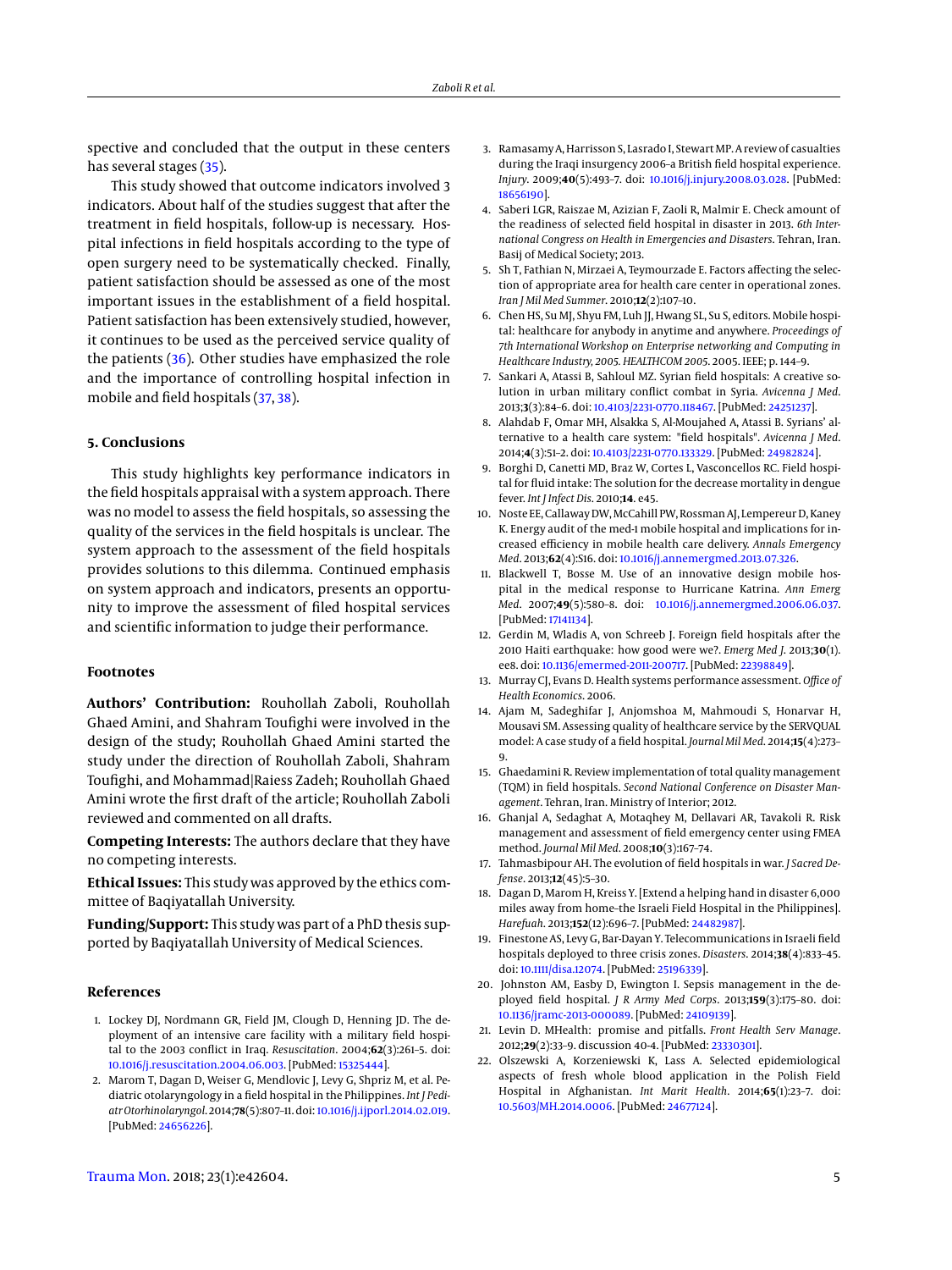- <span id="page-5-0"></span>23. Oriol NE, Cote PJ, Vavasis AP, Bennet J, Delorenzo D, Blanc P, et al. Calculating the return on investment of mobile healthcare. *BMC Med*. 2009;**7**:27. doi: [10.1186/1741-7015-7-27.](http://dx.doi.org/10.1186/1741-7015-7-27) [PubMed: [19490605\]](http://www.ncbi.nlm.nih.gov/pubmed/19490605).
- <span id="page-5-1"></span>24. Voelker R. Mobile hospital raises questions about hospital surge capacity. *JAMA*. 2006;**295**(13):1499–503. doi: [10.1001/jama.295.13.1499.](http://dx.doi.org/10.1001/jama.295.13.1499) [PubMed: [16595745\]](http://www.ncbi.nlm.nih.gov/pubmed/16595745).
- <span id="page-5-2"></span>25. Stannard A, Tai NR, Bowley DM, Midwinter M, Hodgetts TJ. Key performance indicators in British military trauma. *World J Surg*. 2008;**32**(8):1870–3. doi: [10.1007/s00268-008-9583-z.](http://dx.doi.org/10.1007/s00268-008-9583-z) [PubMed: [18425547\]](http://www.ncbi.nlm.nih.gov/pubmed/18425547).
- <span id="page-5-3"></span>26. Berkenstadt H, Ben-Menachem E, Simon D, Ziv A. Training in trauma management: the role of simulation-based medical education. *Anesthesiol Clin*. 2013;**31**(1):167–77. doi: [10.1016/j.anclin.2012.11.003.](http://dx.doi.org/10.1016/j.anclin.2012.11.003) [PubMed: [23351542\]](http://www.ncbi.nlm.nih.gov/pubmed/23351542).
- <span id="page-5-4"></span>27. Ereso AQ, Garcia P, Tseng E, Gauger G, Kim H, Dua MM, et al. Live transference of surgical subspecialty skills using telerobotic proctoring to remote general surgeons. *J Am Coll Surg*. 2010;**211**(3):400–11. doi: [10.1016/j.jamcollsurg.2010.05.014.](http://dx.doi.org/10.1016/j.jamcollsurg.2010.05.014) [PubMed: [20800198\]](http://www.ncbi.nlm.nih.gov/pubmed/20800198).
- <span id="page-5-5"></span>28. Hodgetts TJ, Mahoney PF. Military pre-hospital care: why is it different?. *J R Army Med Corps*. 2009;**155**(1):4–8. [PubMed: [19817078\]](http://www.ncbi.nlm.nih.gov/pubmed/19817078).
- <span id="page-5-6"></span>29. Seitio-Kgokgwe O, Gauld RD, Hill PC, Barnett P. Assessing performance of Botswana's public hospital system: the use of the World Health Organization Health System Performance Assessment Framework. *Int J Health Policy Manag*. 2014;**3**(4):179–89. doi: [10.15171/ijhpm.2014.85.](http://dx.doi.org/10.15171/ijhpm.2014.85) [PubMed: [25279380\]](http://www.ncbi.nlm.nih.gov/pubmed/25279380).
- <span id="page-5-7"></span>30. Anema HA, Kievit J, Fischer C, Steyerberg EW, Klazinga NS. Influences of hospital information systems, indicator data collection and com-

putation on reported Dutch hospital performance indicator scores. *BMC Health Serv Res*. 2013;**13**:212. doi: [10.1186/1472-6963-13-212.](http://dx.doi.org/10.1186/1472-6963-13-212) [PubMed: [23758921\]](http://www.ncbi.nlm.nih.gov/pubmed/23758921).

- <span id="page-5-8"></span>31. Degano IR, Subirana I, Torre M, Grau M, Vila J, Fusco D, et al. A European benchmarking system to evaluate in-hospital mortality rates in acute coronary syndrome: the EURHOBOP project. *Int J Cardiol*. 2015;**182**:509–16. doi: [10.1016/j.ijcard.2015.01.019.](http://dx.doi.org/10.1016/j.ijcard.2015.01.019) [PubMed: [25655205\]](http://www.ncbi.nlm.nih.gov/pubmed/25655205).
- <span id="page-5-9"></span>32. Silva BMC. *Performance evaluation of cooperation strategies for m-health services and applications*. Universidade da beira interior; 2015.
- 33. Tang P, Zhou J. Research on emergency response organizing structure and its operational model for unconventional emergencies. *J Beijing Institute Technol*. 2013;**2**:16.
- <span id="page-5-10"></span>34. Verderber S. *Innovations in transportable healthcare architecture*. Routledge; 2015.
- <span id="page-5-11"></span>35. Sebbah S, Boukhtouta A, Berger J, Ghanmi A. Military logistics planning in humanitarian relief operations. 2013;**54**:77–110. doi: [10.1007/978-1-4614-7007-6\\_5.](http://dx.doi.org/10.1007/978-1-4614-7007-6_5)
- <span id="page-5-12"></span>36. Gill L, White L. A critical review of patient satisfaction. *Leadersh Health Serv*. 2009;**22**(1):8–19. doi: [10.1108/17511870910927994.](http://dx.doi.org/10.1108/17511870910927994)
- <span id="page-5-13"></span>37. Centers for Disease C.Prevention. Notes from the field: hospital outbreak of carbapenem-resistant Klebsiella pneumoniae producing New Delhi metallo-beta-lactamase–Denver, Colorado, 2012. *MMWR Morb Mortal Wkly Rep*. 2013;**62**(6):108. [PubMed: [23407128\]](http://www.ncbi.nlm.nih.gov/pubmed/23407128).
- <span id="page-5-14"></span>38. Perez CR. Emergency Response to Earthquake in Chile: Experience of a Cuban Field Hospital. *MEDICC Rev*. 2015;**17**(3):39–42. [PubMed: [26947157\]](http://www.ncbi.nlm.nih.gov/pubmed/26947157).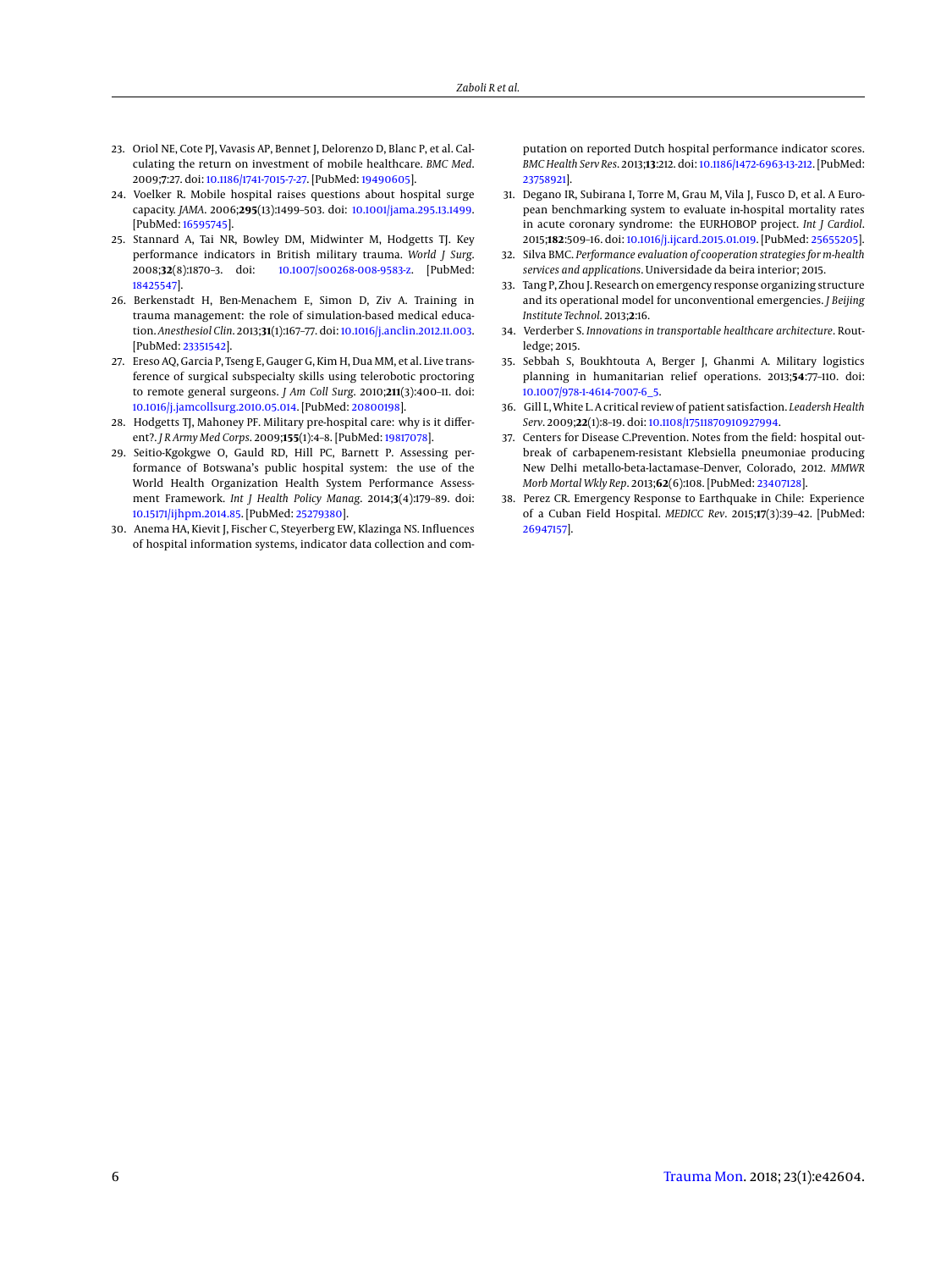| Reference             | <b>Study Type</b>                  | <b>Methods</b>                                                       | <b>Main Focus</b>                                                                                              | <b>Key Performance Indicator</b>                                              |  |  |
|-----------------------|------------------------------------|----------------------------------------------------------------------|----------------------------------------------------------------------------------------------------------------|-------------------------------------------------------------------------------|--|--|
|                       |                                    | <b>SERVOUL</b><br>questionnaire to<br>investigators                  |                                                                                                                | Provider and receivers satisfaction                                           |  |  |
|                       |                                    |                                                                      |                                                                                                                | Existence of the Hospital<br>coordination team                                |  |  |
|                       | Descriptive-cross                  |                                                                      | The method showed a good<br>quality and ability that makes it                                                  | The state of being deprived                                                   |  |  |
| Ajam, 2014            | sectional                          |                                                                      | possible to satisfy the needs                                                                                  | Length of stay                                                                |  |  |
|                       |                                    |                                                                      |                                                                                                                | Patient follow-up after discharge                                             |  |  |
|                       |                                    |                                                                      |                                                                                                                | Scenario planning for disaster                                                |  |  |
|                       |                                    |                                                                      |                                                                                                                | The time of hospital dispatch                                                 |  |  |
|                       |                                    | Self-structure<br>questionnaire                                      |                                                                                                                | Having goal and clear policy                                                  |  |  |
|                       |                                    |                                                                      |                                                                                                                | Implementing the referral system                                              |  |  |
|                       |                                    |                                                                      |                                                                                                                | Provider and receivers satisfaction                                           |  |  |
|                       |                                    |                                                                      | It is not feasible to evaluate the<br>quality of services on field<br>hospitals                                | Hospital infections                                                           |  |  |
| Ghaedamini, 2012      | Descriptive-cross<br>sectional     |                                                                      |                                                                                                                | Existence of the Hospital<br>coordination team                                |  |  |
|                       |                                    |                                                                      |                                                                                                                | The state of being deprived                                                   |  |  |
|                       |                                    |                                                                      |                                                                                                                | Number of surgical services                                                   |  |  |
|                       |                                    |                                                                      |                                                                                                                | The average time spent on<br>patients in the emergency<br>resuscitation team  |  |  |
|                       |                                    |                                                                      |                                                                                                                | Scenario planning for disaster                                                |  |  |
|                       |                                    |                                                                      |                                                                                                                | The time of hospital dispatch                                                 |  |  |
|                       | Qualitative and<br>cross sectional | Questionnaire to<br>external experts,<br>Checklist of<br>performance | Review of the referral system of                                                                               | Implementing the referral system                                              |  |  |
| Ghanjal, 2008         |                                    |                                                                      | the injured, Estimate the facility<br>to improve care, Lack of staff                                           | The state of being deprived                                                   |  |  |
|                       |                                    |                                                                      |                                                                                                                | The average time spent on the<br>patients in emergency<br>resuscitation teams |  |  |
|                       |                                    |                                                                      |                                                                                                                | Implementing the referral system                                              |  |  |
|                       |                                    |                                                                      |                                                                                                                | Having goal and clear policy                                                  |  |  |
|                       |                                    |                                                                      |                                                                                                                | Provider and receivers satisfaction                                           |  |  |
| Tahmasbipour,<br>2013 | Review                             |                                                                      | Review of Iranian field hospitals<br>during the war with Iraq, The<br>evolution of hospitals in eight<br>years | <b>Existence of the Hospital</b><br>coordination team                         |  |  |
|                       |                                    |                                                                      |                                                                                                                | Number of staff per bed                                                       |  |  |
|                       |                                    |                                                                      |                                                                                                                | Number of surgical services                                                   |  |  |
|                       |                                    |                                                                      |                                                                                                                | Patient follow-up after discharge                                             |  |  |
|                       |                                    |                                                                      |                                                                                                                | Scenario planning for disaster                                                |  |  |
|                       |                                    |                                                                      |                                                                                                                | The time of hospital dispatch                                                 |  |  |

<span id="page-6-0"></span>**Table 2.** Characteristics of the Studies Focusing on Processes, Focuses and Performance Indicators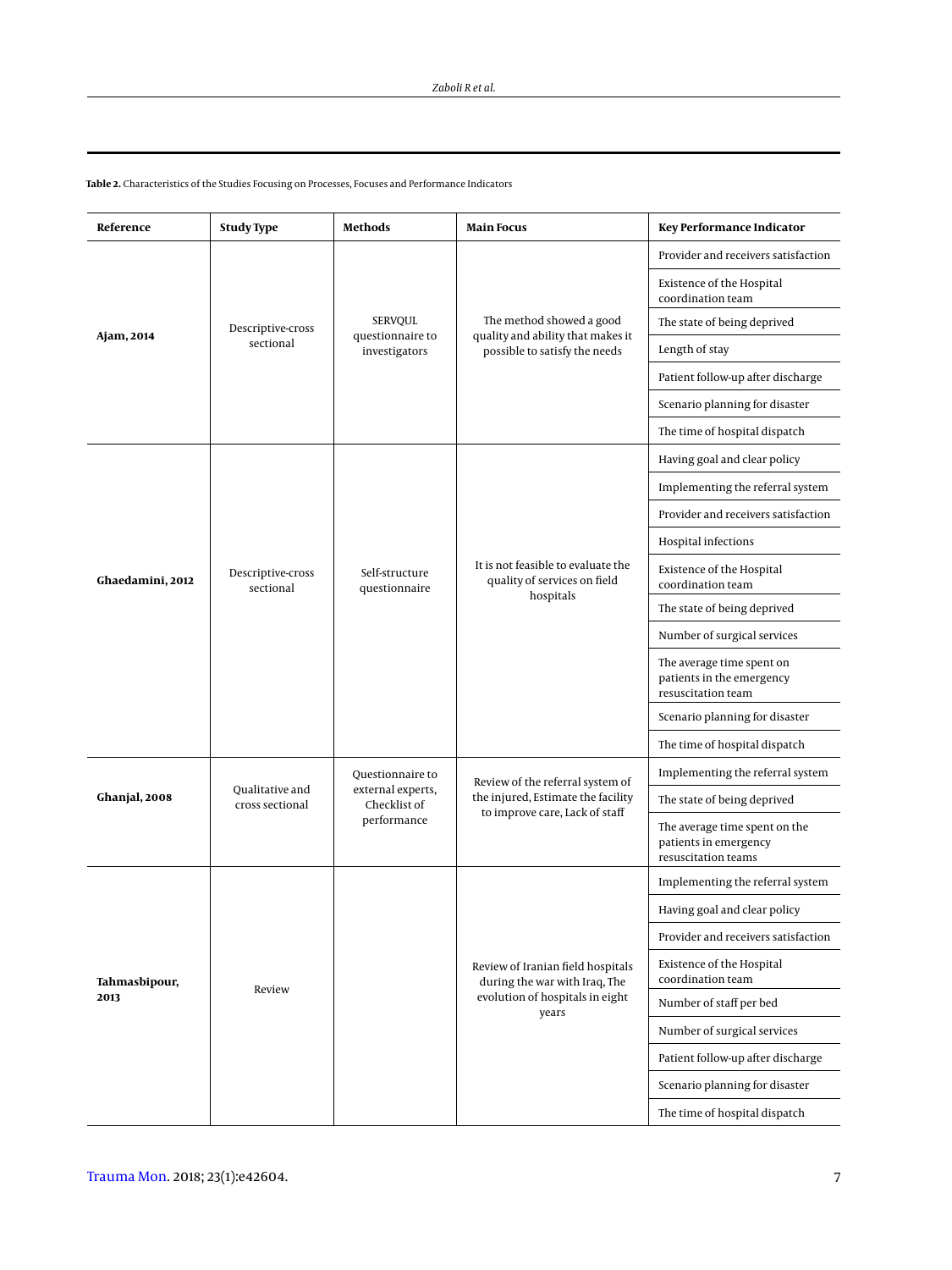| Dagan, 2013        | Descriptive | Purposeful             |                                                                                                | Implementing the referral system                                             |
|--------------------|-------------|------------------------|------------------------------------------------------------------------------------------------|------------------------------------------------------------------------------|
|                    |             |                        |                                                                                                | Provider and receivers satisfaction                                          |
|                    |             |                        | Focusing on the communication<br>and coordination between sectors                              | Hospital infections                                                          |
|                    |             | sampling               | and identifying the status of the<br>injured                                                   | Number of surgical services                                                  |
|                    |             |                        |                                                                                                | Length of stay                                                               |
|                    |             |                        |                                                                                                | Patient follow-up after discharge                                            |
|                    |             | Case studies           |                                                                                                | Provider and receivers satisfaction                                          |
| Finestone, 2014    | Descriptive |                        | Communications equipment<br>used in field hospitals in the                                     | The state of being deprived                                                  |
|                    |             |                        | quake-hit areas                                                                                | Scenario planning for disaster                                               |
|                    |             |                        |                                                                                                | The time of hospital dispatch                                                |
|                    |             | Purposeful<br>sampling |                                                                                                | Having goal and clear policy                                                 |
|                    |             |                        | Discussed management and                                                                       | Implementing the referral system                                             |
| Johnston, 2013     | Descriptive |                        | factors affecting the discharge of<br>air force military casualties of the                     | Hospital infections                                                          |
|                    |             |                        | Great Britain                                                                                  | Length of stay                                                               |
|                    |             |                        |                                                                                                | Patient follow-up after discharge                                            |
|                    | Review      |                        | Critical role in handling and<br>treating the sick and the wounded<br>and employee empowerment | Implementing the referral system                                             |
|                    |             |                        |                                                                                                | Hospital infections                                                          |
| <b>Levin, 2012</b> |             | Case studies           |                                                                                                | Number of staff per bed                                                      |
|                    |             |                        |                                                                                                | The average time spent on<br>patients in the emergency<br>resuscitation team |
|                    |             |                        |                                                                                                | Scenario planning for disaster                                               |
|                    |             |                        |                                                                                                | The time of hospital dispatch                                                |
|                    | Review      | Case studies           |                                                                                                | Having goal and clear policy                                                 |
|                    |             |                        | The problem with using civilian                                                                | Implementing the referral system                                             |
| Olszewski, 2014    |             |                        | peacetime standards of health<br>services in the battlefield                                   | Provider and receivers satisfaction                                          |
|                    |             |                        |                                                                                                | The state of being deprived                                                  |
|                    |             |                        |                                                                                                | Number of surgical services                                                  |
|                    | Descriptive | Database review        |                                                                                                | Having goal and clear policy                                                 |
| Oriol, 2009        |             |                        | Development of experimental<br>methods for determining the                                     | Implementing the referral system                                             |
|                    |             |                        | number of special mobile clinics                                                               | The state of being deprived                                                  |
|                    |             |                        |                                                                                                | The time of hospital dispatch                                                |
|                    |             |                        |                                                                                                | Implementing the referral system                                             |
|                    | Review      | Case studies           | Portable equipment development<br>and the expansion of facilities                              | Provider and receivers satisfaction                                          |
| Voelker, 2006      |             |                        | marked relief chain, Satisfaction<br>of the recipients of services is very                     | Hospital infections                                                          |
|                    |             |                        | important                                                                                      | Number of surgical services                                                  |